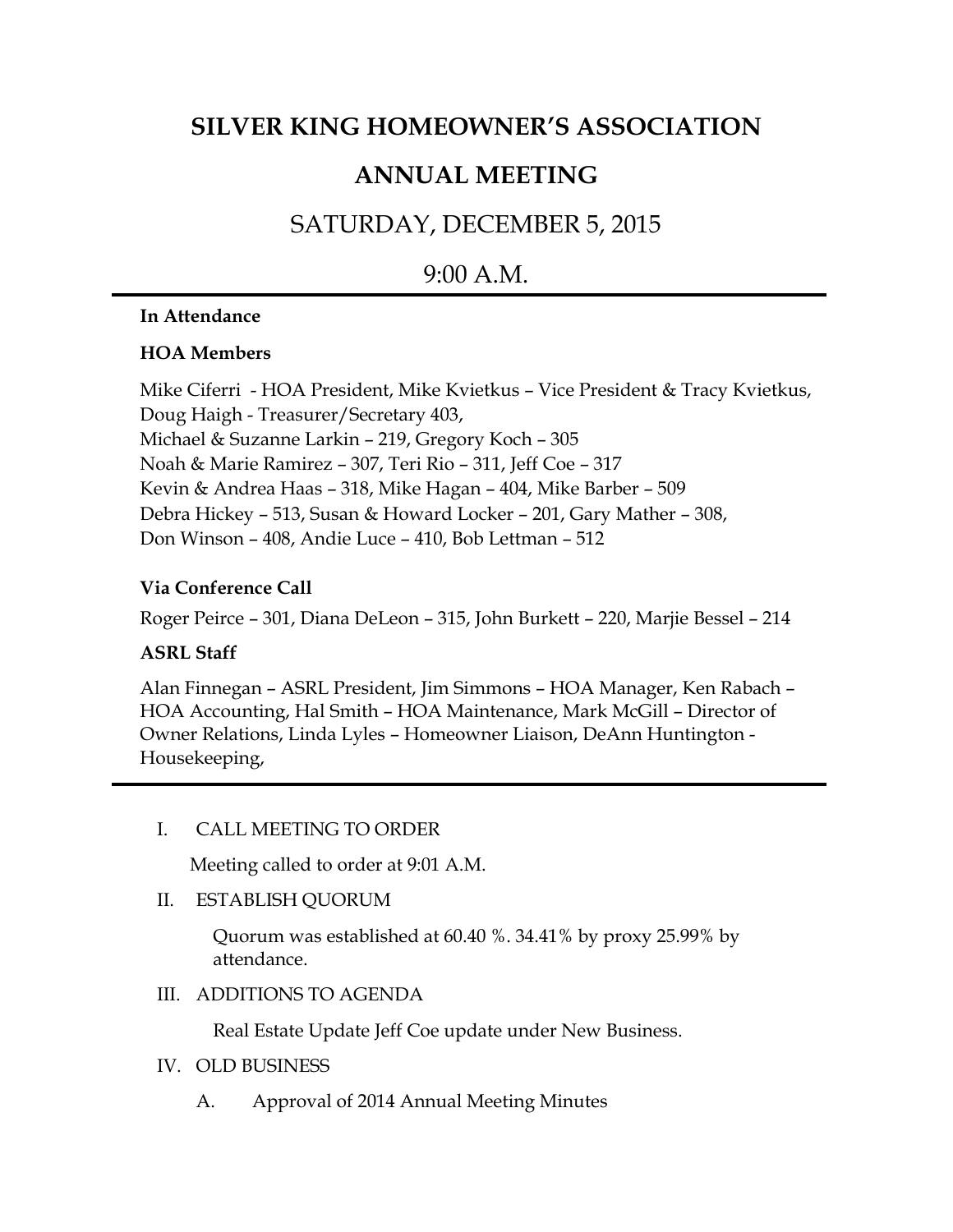Suzanne Larkin motioned to approve. Doug Haigh seconded. Minutes approved.

B. HOA Managers Update - Jim Simmons

Capital Improvements

- ASRL management agreement extended another 5 years until 2020.
- Special Assessment in 2015 that collected \$150,000 to increase Capital Reserve for projects.
- Common Hall Upgrades Wallpaper removed and new texture placed on the walls. Improvement of lighting in the hallways. There have been some issues with the lighting and Hall Smith is working on a resolution with Wasatch Lighting.
- Ski Lockers would be \$450 per locker to replace. Discussion to repair existing lockers, carpet, tile, boot dryers has been put off until 2016. The walls have been painted and a resort map has been added.
- Front entry delayed because the funds went to the chiller compressor that failed at a cost of \$27,000 and had to be replaced. The front entry allocation when to the chiller compressor. Design for the new front entry has been delayed until spring 2016.
- Resort Update Jim New Vail logos, \$50,000,000 in upgrades plus the connection of PCMR and Canyons Resort.
- Ski Passes For many years Silver King has enjoyed VIP passes in exchange for parking spaces. Vail does not have transferable passes. Jim is still working with Vail to try to get passes. If a resolution isn't made by this week. We will put up barriers.
- Vail Improvements Jim Simmons, Vail has no plans to develop the land adjacent to Silver King themselves. They will choose a developer to create a master plan to work closely with them to develop surrounding property.
- Mike Kvietkus Park Record is a good source of information for the homeowners regarding upgrades and improvements in Park City and Vail Resort areas.
- Jim Simmons Silver King homeowners should be notified of any development issues.
- C. Maintenance Update

Hal Smith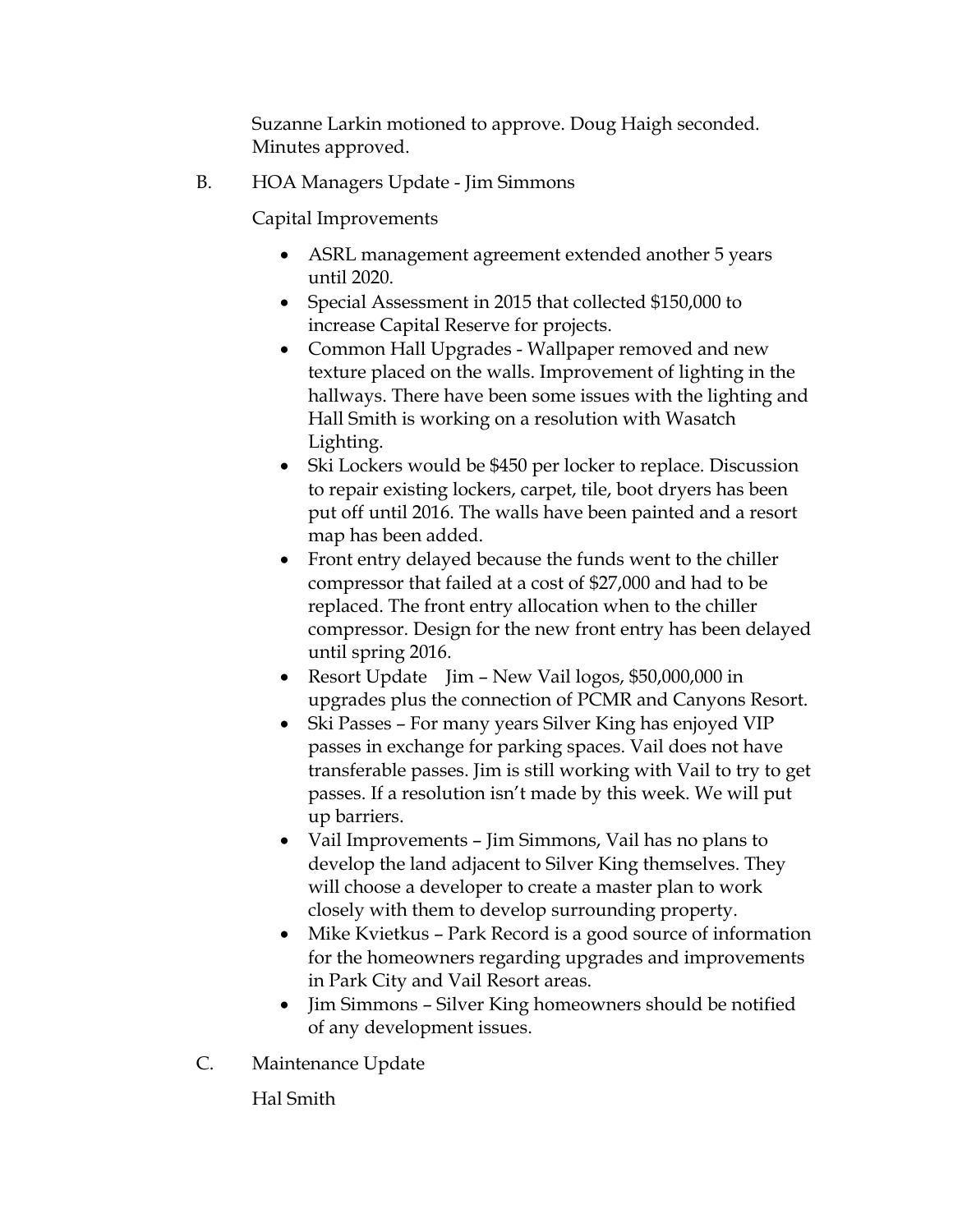- Replacements: Spa filters, water heater heat exchanger, garage door motor, voice mail system, copper line & valve replacement for water heater, recirculation pump, boiler low pressure valve replacement, hot tub boiler, drain snaking for drains, sidewalk repairs, window replacements, cast iron pipes breaking and wall repair.
- Upgrades Christmas lights for entry, hallway improvements, rain gutters, heat tape. Punch pad keyless entry will be added to the 3rd floor entrance and post entrance.

#### V. NEW BUSINESS

- Mailboxes Debra Hickey would like to have mailboxes added to the Silver King. She has contacted the USPS to look at the cost of installing mailboxes. Entry level for 20 boxes is \$900 including shipping.
- Diana DeLeon Shouldn't a unit with a hot tube pay more in dues because of the cost of water and utilities?
- Debra Hickey– Suggests a homeowner email list so that they can communicate with each other.
- Debra Hickey– Cable system and wifi. Can the system be updated? Mike Ciferri – Individual units can be upgraded at the owners expense.
- Mike Ciferri The board is exploring the options of what to do with the property next to the building. 3 options: sell the property, work with a developer to develop the property or develop the property ourselves.
- A. 2016 HOA Budget

Doug Haigh – The job of the board is to make sure the HOA is financially stable. The Budget is divided in three areas: Planned Replacements, Planned Projects, Un-planned Expenditures. In 2015 we were at 42% of the suggested reserve with a target minimum funding of 50% of suggested reserve.

- No special assessment this year. \$150,000 assessment in 2015.
- \$264,0000 was the reserve before we started to spend money this year. We were under the expected projection.
- Planned projects: Hallway, ski lockers, front entry. Hallway completed with some work to do, ski lockers and front entry are differed until 2016.
- Unplanned expenditures were \$50,000 with the chiller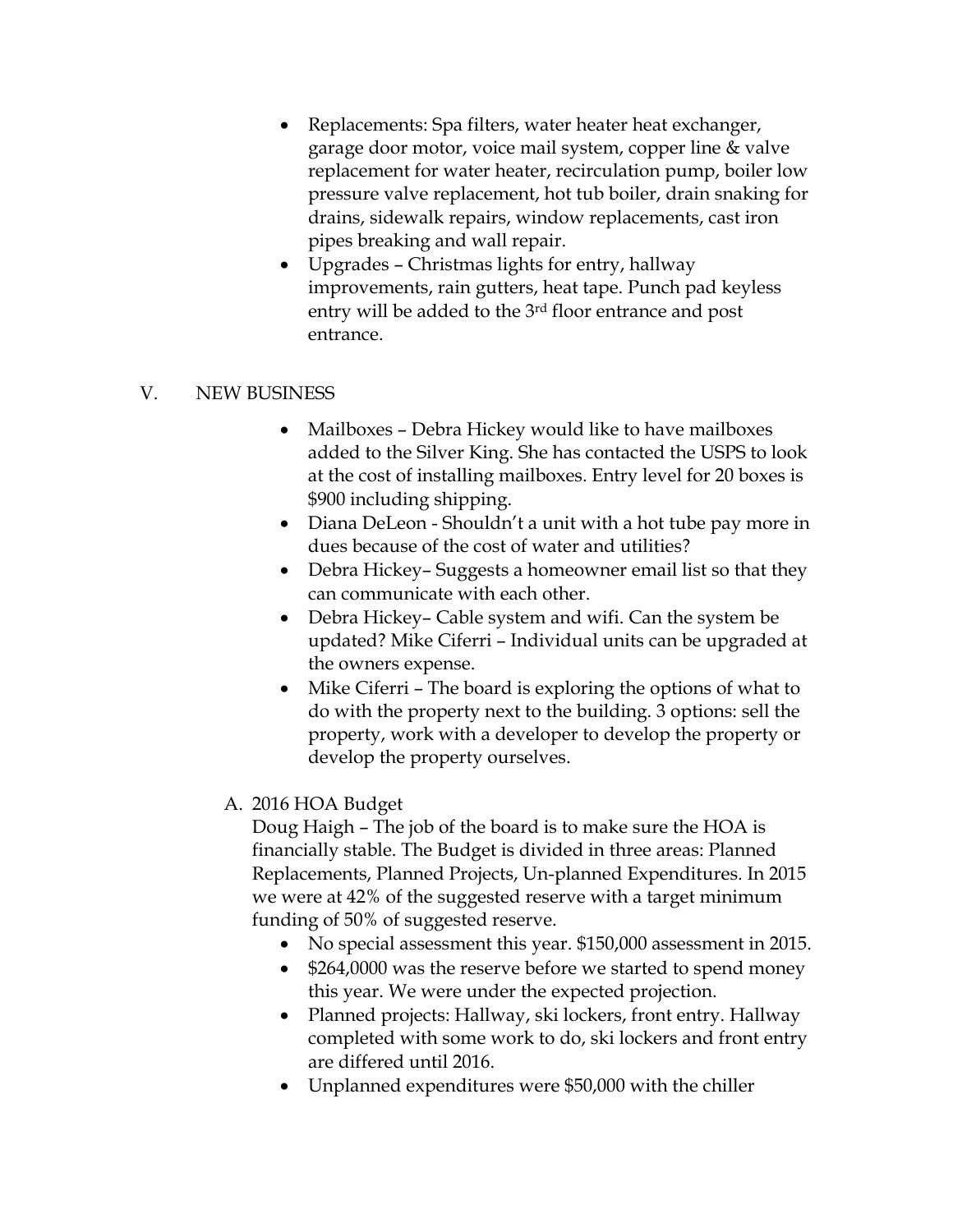compressor and other this due to the age of the building.

• We will end this year around 70% of the suggested reserve balance. We are fiscally strong at this time.

Mike Ciferri - There is always questions regarding expenses. We just try to cover that base with the reserve amount. 2015 is stronger because we deferred projects. Next year we intend to put another \$102,000 back into the reserve.

Ken Rabach – reserves were benefited in 2015 because of operating expenses were favorable to budget by \$11,000.

Jim – Operating Budget

- HOA Board expenses Variance Page, the variance in ASRL rental program & meeting rooms, 2% is paid to the association for the use of the space in the building. Under the HOA Board expenses, an independent review of the books was done at a cost of \$1,074.
- \$1500 for exterior landscape.
- 2016 Budget Potential for increase because gas use up 15%.
- Ken Rabach bank service change will be changed. We are going to reduce the service charges with Wells Fargo by not paying the bank fees.
- Capital Budget Analysis of Cash Flow, projected expenses for 2016
- Elevator \$15,032 to improve the elevator cabs with new flooring and wall covering. Hal Smith – the cost is high because of the state requirements. You can't just have any contractor do the work. The materials have to be fire retardant.
- Hall improvements Add a slate sheeting to the walls as a phase 2 to the hallway improvements.
- Capital expenses 2016 Common area hallways can be improved by adding an additional material, slate sheeting.
- Ski lockers & locker room remove rusted areas in locker and flooring. Add boot heaters.
- Mike Ciferri Capital Reserve for 2016 is \$291,000 what we need \$419,000 is what we need from the reserve study for future projects. Because we have allocated the money doesn't mean that we spend it. Some projects get deferred. \$35,000 was allocated for unplanned